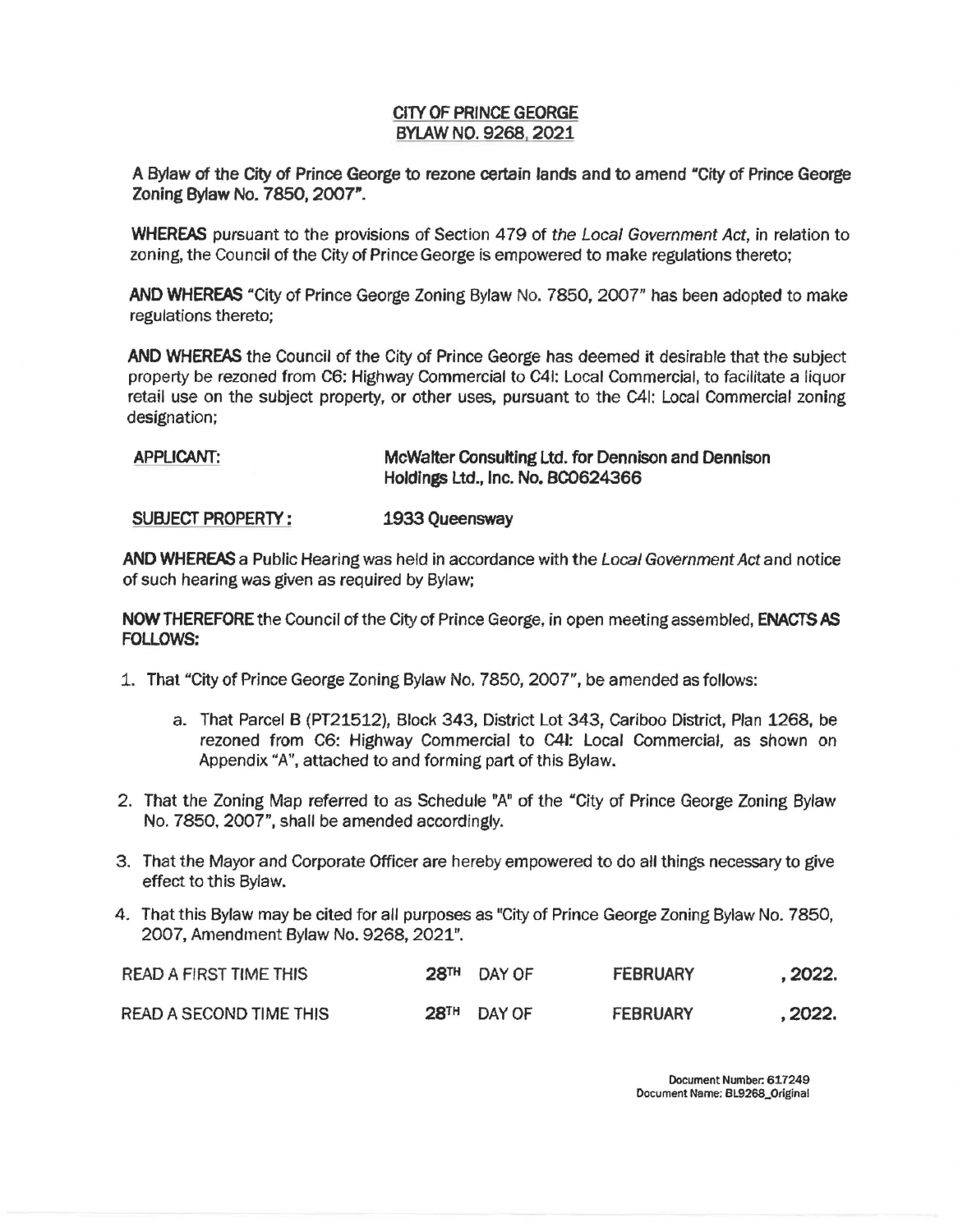First two readings passed by a UNANIMOUS decision of Members of City Council present and eligible to vote.

READ A THIRD TIME THIS  $11^{\text{TH}}$  DAY OF **APRIL** , 2022.

Third reading passed by a **UNANIMOUS** decision of Members of City Council present and eligible to vote.

Certified correct as passed third reading this 27TH day of **APRIL ,2022.** 

<sup>~</sup> :t *!JI~* . -·- *.A~ -*-----·· --- J:1 CORPORATE OFFICER OF

RATE OFFICER OF<br>IY OF PRINCE GEORGE

APPROVED BY THE MINISTER OF TRANSPORTATION AND INFRASTRUCTURE PURSUANT TO THE PROVISIONS OF SECTION 52(3)(a) OF THE TRANSPORTATION ACT

| , 2022. |
|---------|
|         |

*for MINISTER OF TRANSPORTATION* AND INFRASTRUCTURE

ADOPTED THIS  $\mathcal{A}^{\text{TH}}$ BY A **UNANINOUS** ELIGIBLE TO VOTE.

DAY OF **UAY** ,2022, DECISION OF ALL MEMBERS OF CITY COUNCIL PRESENT AND